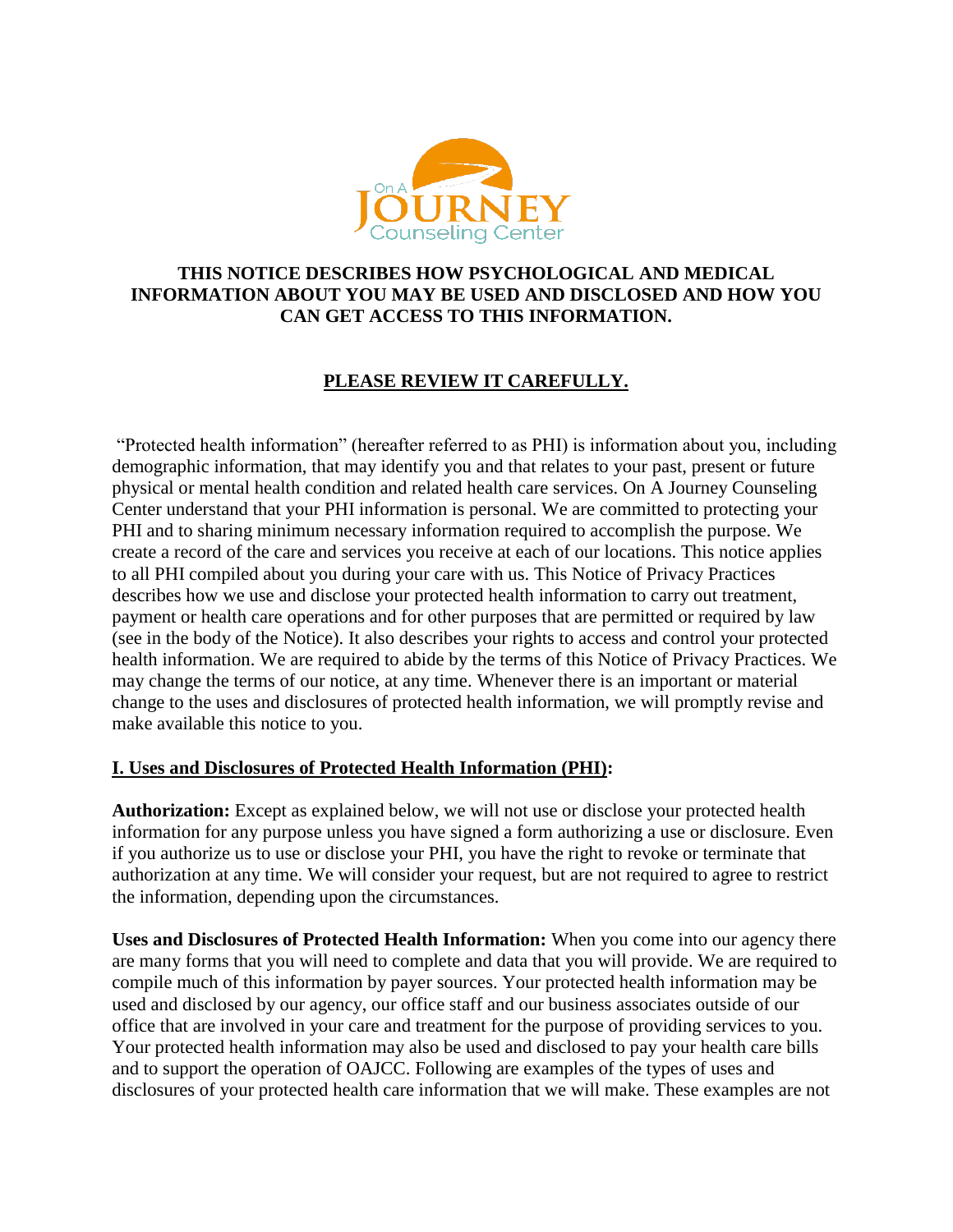meant to be exhaustive, but to describe the types of uses and disclosures that may be made by our office.

If there is a Breach (unauthorized release) of your Protected Health Information you will be notified by OAJCC. We will provide you with the cause of the breach, actions taken by On A Journey Counseling Center to prevent another such action.

- **1. Treatment:** On A Journey Counseling Center will use and may disclose your protected health information to provide, coordinate, or manage your health care and any related services. An example of treatment would be OAJCC consulting with another health care provider, such as you family physician or another therapist so we can ensure the best possible outcomes from your care.
- **2. Payment:** Your protected health information will be used, as needed, to obtain payment for the services that we provide. This may include certain activities that your health insurance plan or service payment source may undertake before it approves or pays for the health care services we recommend for you, for example: to obtain reimbursement for your health care or to determine eligibility.
- **3. Healthcare Operations:** We may use or disclose, as-needed, your protected health information for activities that relate to the performance and operation of OAJCC. Examples of health care operations are quality assessment and improvement activities, business related matters such as audits and administrative services. In certain situations, we may also disclose client information to another provider or health plan for their health care operations so they may provide continuity of care and/or assist with treatment for you. The law now gives us the right to do this without obtaining your signed release, but we would like to obtain your approval to release your protected health information first, unless it is an emergency situation.
- **4. E-Mailing of Your PHI:** OAJCC may transmit all or part of your PHI by unencrypted emails as a part of your continuum of treatment. However, this type of communications will only occur after the requesting individual is advised of the risk and still requests that form of communication.
	- 1. **Other Uses and Disclosures:** As part of treatment, payment and health care operations, we may also use or disclose your protected health information for the following purposes: To remind you of an appointment; To inform you of potential treatment alternatives or options; To inform you of health-related benefits or services that may be of interest to you.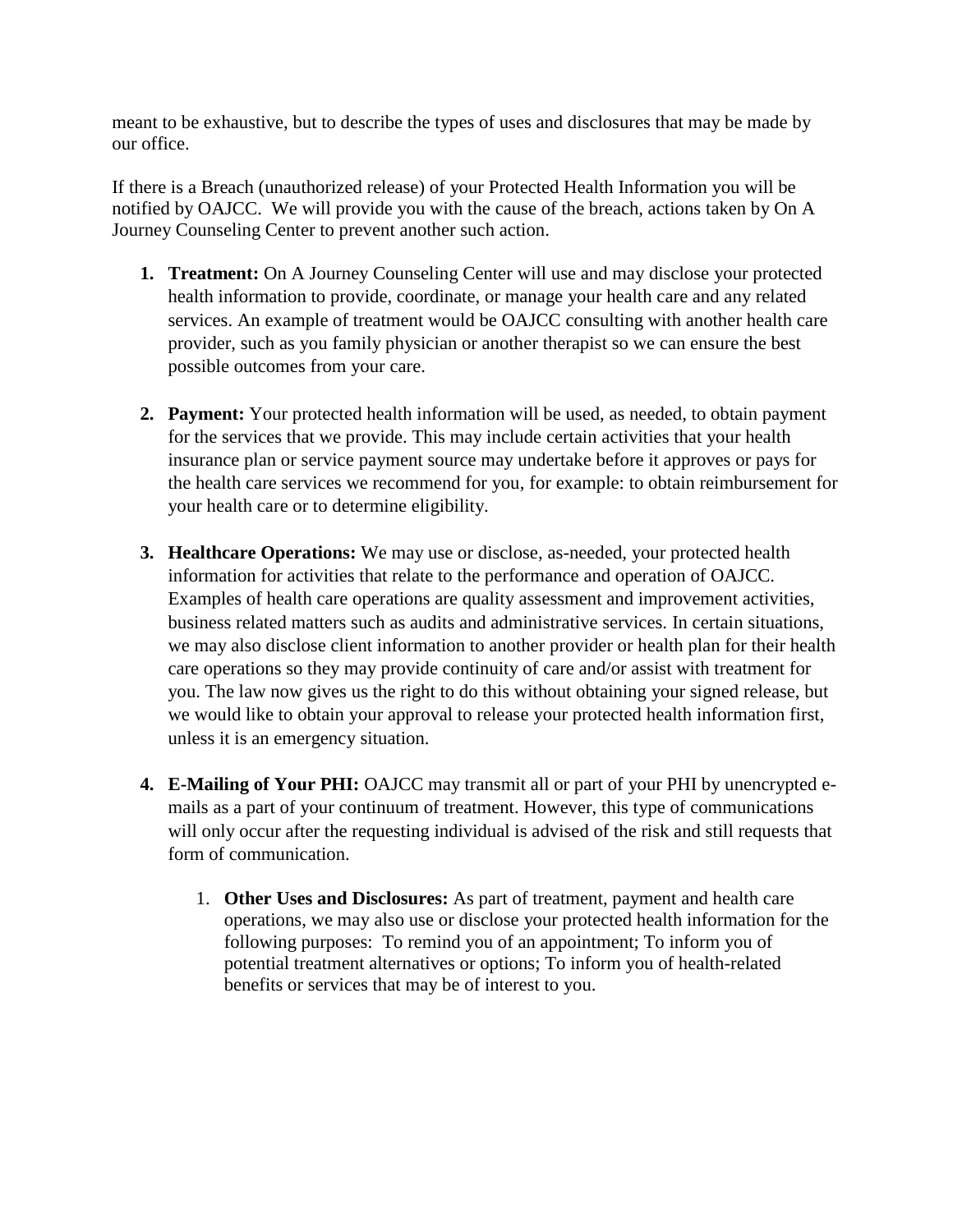## **II. Uses and Disclosures that require that You are given the Opportunity to Agree or Object:**

- 1. **Others Involved in Your Healthcare:** We may use or disclose protected health information to your guardian or personal representative or any other person that is directly responsible for your care. If you are unable to agree or object, we may disclose such information as necessary if, based on professional judgment; it would be in your best interest. Finally, we may use or disclose your protected health information to an authorized public or private entity to assist in disaster relief efforts and to coordinate uses and disclosures to family or other individuals involved in your health care.
- 2. **Communication Barriers:** We may use and disclose your protected health information if we attempt to obtain an authorization from you but are unable to do so due to substantial communication barriers that we cannot overcome and we determine, using professional judgment, that you intend to provide authorization to share information.

**III. Other Required Uses and Disclosures:** We are permitted or required to use or disclose your protected health information in the following situations without your authorization. These situations include:

- 1. **In Connection with Judicial and Administrative Proceedings:** If you are involved in a court proceeding and a request is made about the professional services we provided you or the records thereof, such information is privileged under state law, and I will not release information without your written consent or a court order. The privilege does not apply when you are being evaluated for a third party or where the evaluation is court ordered. You will be informed in advance if this is the case.
- 2. **For Law Enforcement Purposes:** We may disclose your protected health information in cooperation with law enforcement as defined by law.
- 3. **Business Associates:** We use business associates to help us provide some services, for example: we may contract with a company to submit our insurance claims. We may disclose protected health information to a business associate so that they can perform the function(s) we have contracted with them to do, and bill you or your third party payer (insurance company) for services rendered. To protect your PHI, however, we require the business associate to appropriately safeguard your information also.
- 4. **To Report Abuse, Neglect or Domestic Violence:** We may notify government authorities if we believe that a client is the victim of abuse, neglect, or domestic violence. We will make this disclosure only when specifically required or authorized by law or when a client agrees to the disclosure.
- 5. **Health Oversight Activities:** We may disclose protected health information to a health oversight agency for activities authorized by law, such as audits; civil, administrative or criminal investigations, proceedings or actions; inspections; licensure or disciplinary actions; or other activities necessary for appropriate oversight as authorized by law. We will not disclose your protected health information if you are the subject of an investigation and your health information is not directly related to your receipts of health care or public benefits.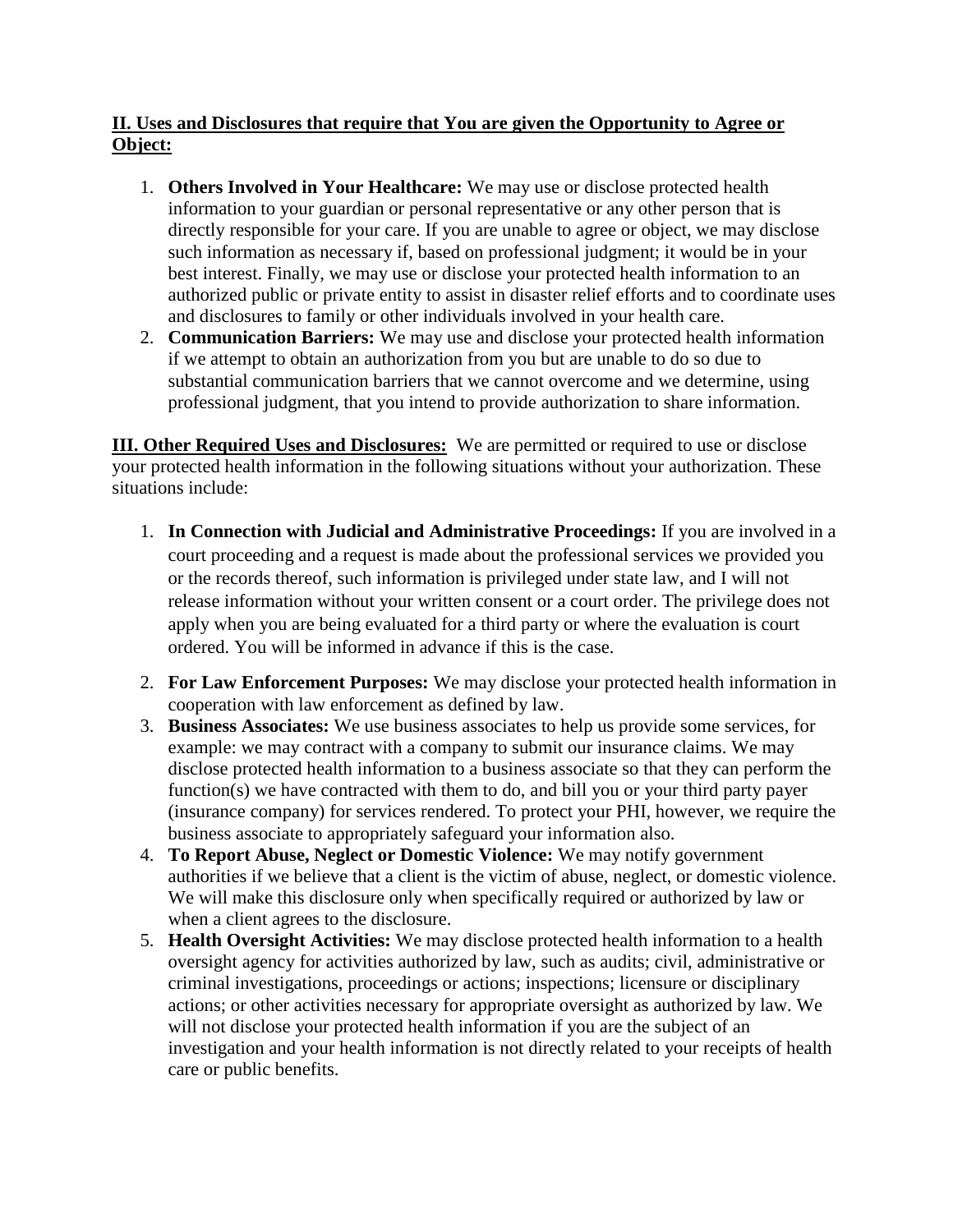- 6. **In a Medical or Psychological Emergency:** We may disclose protected health information to direct medical service or mental health personnel if a medical or psychological emergency arises.
- 7. **When Legally Required:** We will disclose your protected health information when we are required to do so by l**aw**.
- 8. **Imminent Threat to Health or Safety:** Consistent with applicable federal and state laws, we may disclose your protected health information, if we believe that the use or disclosure is necessary to prevent or lessen a serious and imminent threat to the health or safety of a person or the public.
- 9. **Public Health:** Consistent with applicable federal and state laws, we may disclose your protected health information to health or legal authorities charged with preventing or controlling disease, injury or disability.
- 10. **Workers Compensation:** We may disclose protected health information to the extent authorized by and to the extent necessary to comply with laws relating to worker's compensation or other similar programs established by law.
- **11. Serious Threat to Health or Safety:** If I determine, or pursuant to the standards of my profession should determine, that you present a serious danger of violence to yourself or another, I may disclose information in order to provide protection against such danger for you or the intended victim.

**IV. Your Rights Regarding Protected Health Information:** Following is a statement of your rights with respect to your protected health information and a brief description of how you may exercise these rights.

- 1. **Right to Inspect and Copy:** You have the right to inspect and receive a copy of your PHI. We must respond to a written request for the release of PHI within 30 days of the request, with one 30-day extension. We may have to charge you for the cost of providing copies of your electronic PHI or paper PHI. The charges will be based on the cost to OAJCC, including labor, portable media and supplies. This cost will be in accordance with any applicable state laws. You may inspect and obtain a copy of protected health information about you that is contained in a designated record set. A "designated record set" contains PHI and billing records and any other records that we use for making decisions about you. If we perceive that providing you access to your record constitutes a danger to self or a danger to others, we can use our professional judgment regarding access. OAJCC is allowed to charge additionally for creating an Affidavit of Completeness.
- 2. **Right to Request Restrictions:** You have the right to request a restriction of your protected health information. This means you may ask us not to use or disclose any part of your protected health information for the purposes of treatment, payment or healthcare operations. Specifically, we will not disclose information to your health plan that you have paid for out of pocket, unless the disclosure is required for treatment purposes or required by law. You may also request that any part of your case record not be disclosed to family members or friends who may be involved in your care or for notification purposes as described in this Notice of Privacy Practices. Your request must state the specific restriction requested and to whom you want the restriction to apply and must be made in writing. We are not required to agree to a restriction that you may request. If we